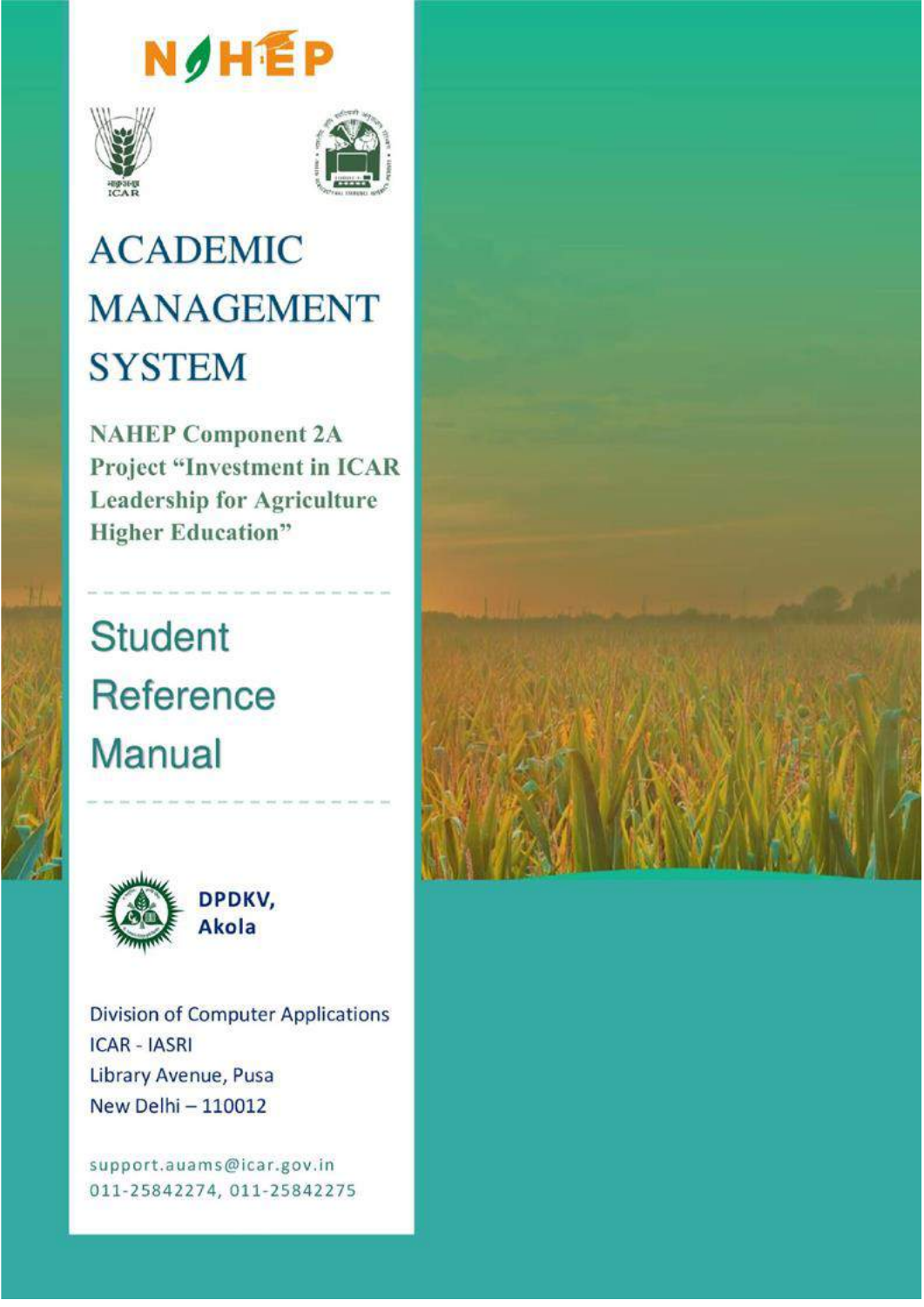#### **Table of Contents**

# **List of Figures**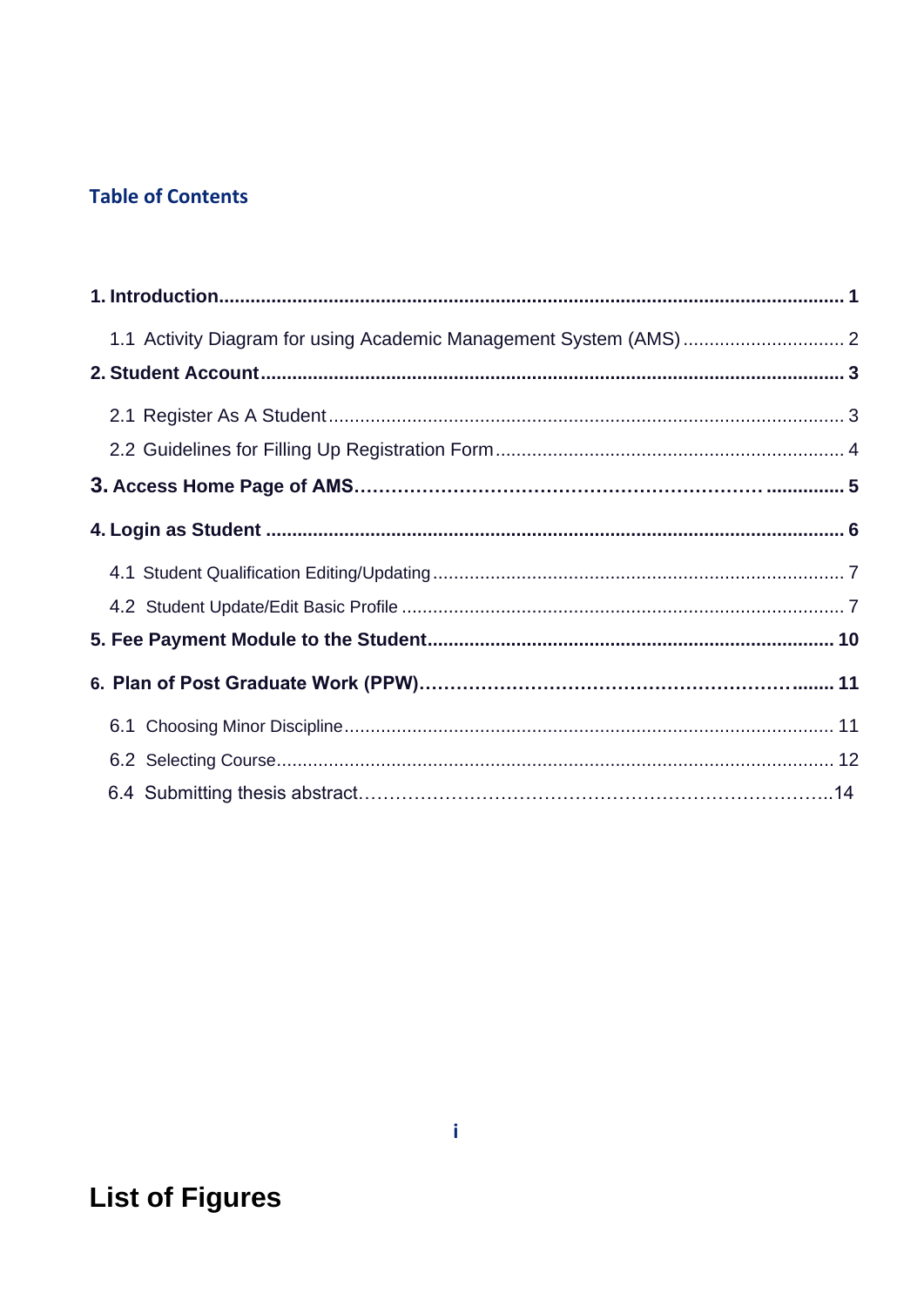| Figure 1.1 Activity Diagram for using Academic Management System (AMS)  2 |  |
|---------------------------------------------------------------------------|--|
|                                                                           |  |
|                                                                           |  |
|                                                                           |  |
|                                                                           |  |
|                                                                           |  |
|                                                                           |  |
|                                                                           |  |
|                                                                           |  |
|                                                                           |  |
|                                                                           |  |
|                                                                           |  |
|                                                                           |  |
|                                                                           |  |
|                                                                           |  |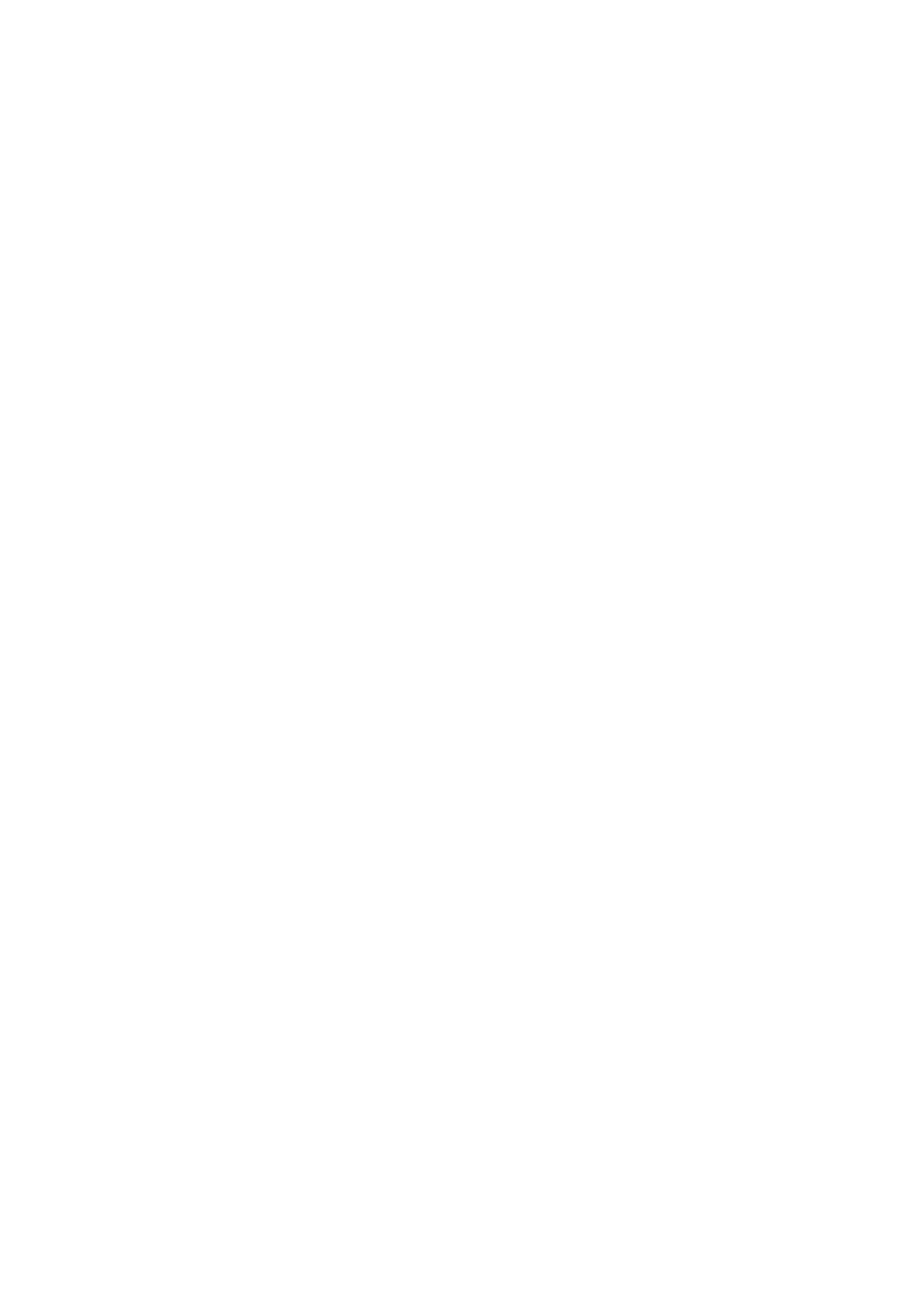#### <span id="page-4-0"></span>**1.** Introduction

Academic Management System (AMS) has been customized by the NAHEP Component 2 Project Team at ICAR-Indian Agricultural Statistics Research Institute (IASRI) for the implementation at various Agricultural Universities. It is a web enabled system for management of all the various academic activities of the university. The system caters to the needs of different users: Dean, Registrar, Professor, Head, Guide, Student, Teacher, Student, Administrators and Officials for performing their assigned tasks. This system has been designed in a modular approach with in-built work flows. AMS ensures that the individuals responsible for the next task are notified and receive the data they need to execute at their stage of process. At present five modules have been envisaged viz., Student Management, Student Management, Course Management, Administration Management and E-Learning.

AMS facilitates in automation of various academic processes of the university and enhances the efficiency of the overall system by saving time and efforts involved in manual processes. It continues to be customized as per the respective needs of the various universities.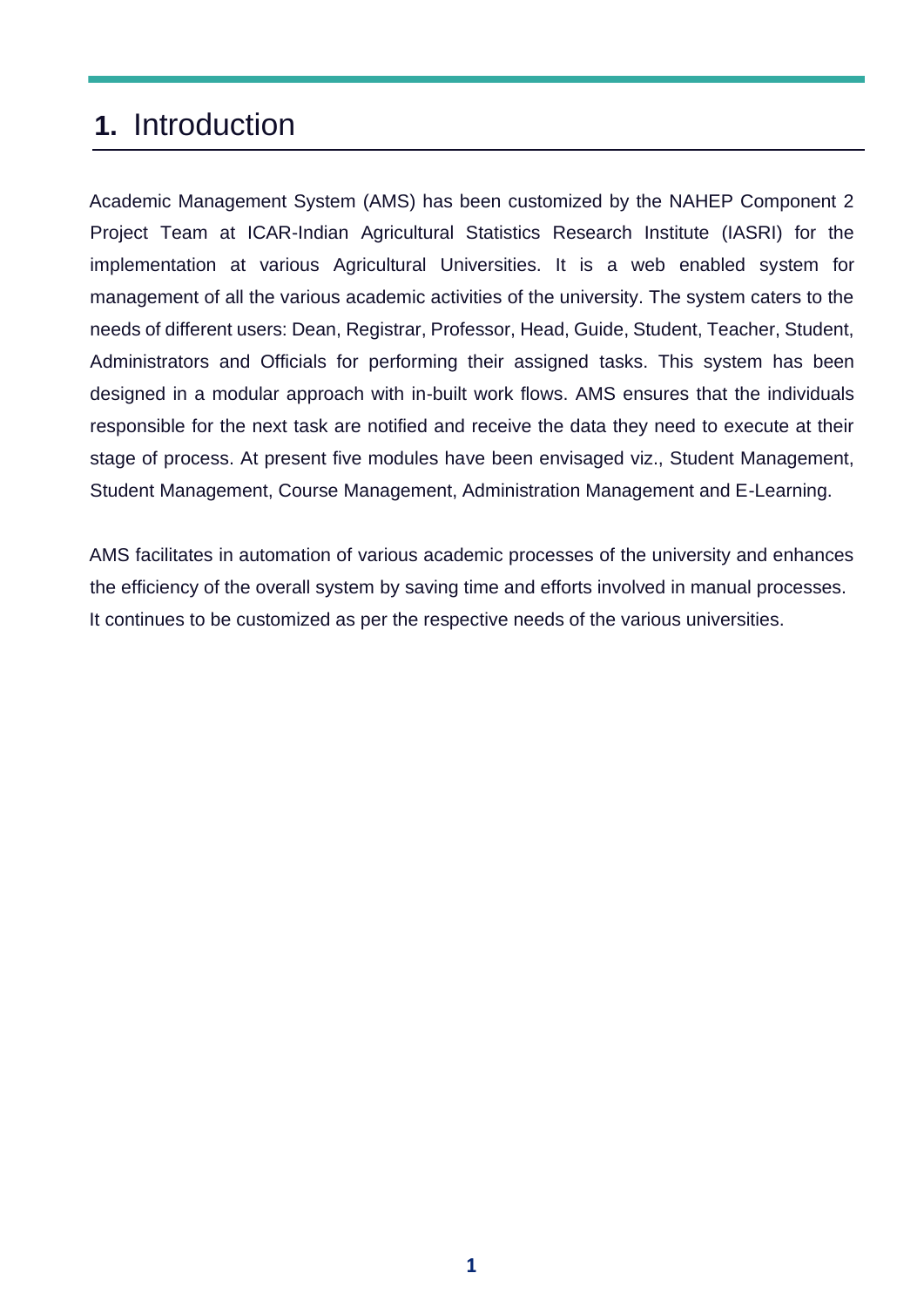#### <span id="page-5-0"></span>1.1 Activity Diagram for using Academic Management System (AMS)

In AMS student members can registered himself/herself through the registration page, after that they can access their profile's only after admin approval.



Fig. 1.1 Activity Diagram for using Academic Management System (AMS)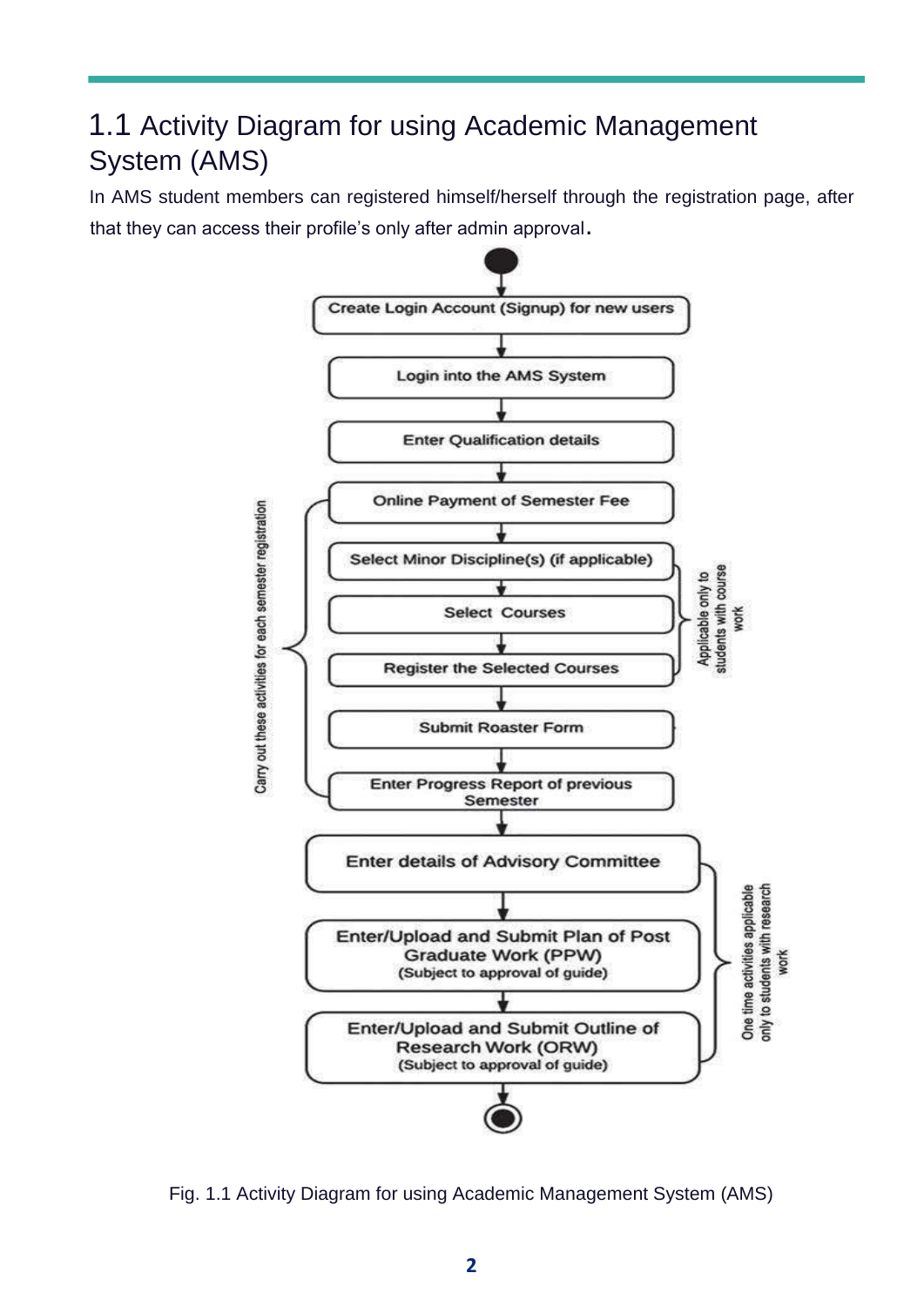### <span id="page-6-0"></span>**2.** Student Account

In AMS student members can registered himself/herself through the registration page, after that they can access their profile's only after admin approval.

### <span id="page-6-1"></span>**2.1** Registered as a Student

Student will have to registered as a student member from the registration page. Then only admin approved as a student, student can login into their profile.

|                                                                     | <b>USER REGISTRATION</b> |                          |                                                      |           |
|---------------------------------------------------------------------|--------------------------|--------------------------|------------------------------------------------------|-----------|
| *User Type                                                          |                          | *User ID/Username        |                                                      |           |
| Select UserType                                                     | ٠                        | deepikac259              |                                                      |           |
| *Password                                                           |                          | *Confirm Password        |                                                      |           |
| Password                                                            |                          | Confirm Password         |                                                      |           |
|                                                                     |                          |                          |                                                      |           |
| "Title<br><b>"First Name</b>                                        |                          | Middle Name              | Last Name                                            |           |
| $^\star$<br>Title<br>First Name                                     |                          | Middle Name              | Last Name                                            |           |
| *Father Name                                                        | *Mother Name             |                          | *Religion                                            |           |
| Father Name                                                         | Mother Name              |                          | Religion                                             | ×.        |
|                                                                     |                          |                          |                                                      |           |
| *Gender                                                             | "Category                |                          | "Physically Challenged?                              |           |
| $\overline{\phantom{a}}$<br>Gender                                  | Select Category          | $\overline{\phantom{a}}$ | Physically Challenged                                | ÷         |
| *Date of Birth                                                      |                          | *Bland Group             |                                                      |           |
| DD-MM-YYYY                                                          | □                        | Blood Group              |                                                      | $\sigma$  |
|                                                                     |                          |                          |                                                      |           |
| *Degree                                                             |                          | *Discipline              |                                                      |           |
| Degree                                                              | J.                       | Discipline               |                                                      | ×         |
| *Select College                                                     |                          | Aadhaar Number           |                                                      |           |
| Select College                                                      | $\mathcal{F}$            | Aadhar No                |                                                      |           |
|                                                                     |                          |                          |                                                      |           |
| *Email ID.                                                          |                          | *Mobile No               |                                                      |           |
| deepikac259@gmail.com                                               |                          | Mobile No                |                                                      |           |
| Bank A/C No.                                                        | Bank Name & Branch       |                          | <b>IFSC Code</b>                                     |           |
| Bank A/C No                                                         | Bank Name & Branch       |                          | IFSC Code                                            |           |
|                                                                     |                          |                          |                                                      |           |
| "Address Official/Correspondence<br>Address Official/Correspondence |                          | Address Permanent        | *Permanent Address (CSame as correspondence address) |           |
|                                                                     |                          |                          |                                                      |           |
| *Country                                                            |                          | *Domicile State          |                                                      |           |
| Country                                                             | ٠                        | Domicile State           |                                                      | $\bullet$ |
|                                                                     |                          |                          |                                                      |           |
|                                                                     | Next                     |                          |                                                      |           |
|                                                                     |                          |                          |                                                      |           |

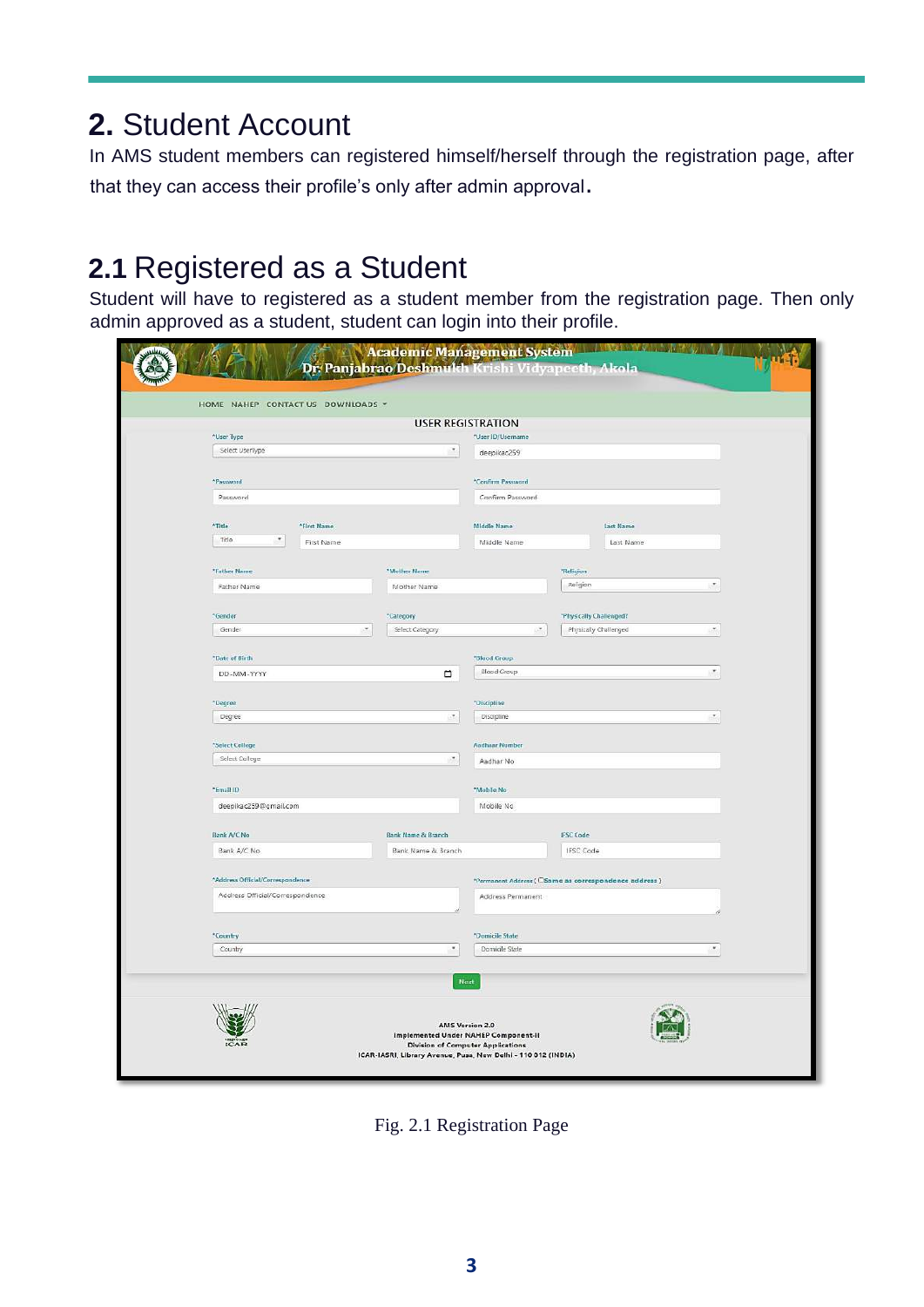#### <span id="page-7-0"></span>**2.2** Guidelines for Filling Up Registration Form

- In the field **\*Create User Name/ID** user has to create a login account which will be used to access the system. The user may select the User Name/ID of his/her choice. Student are advised to remember/ retain the created User Name/ID for future reference.
- Enter your first name in the textbox next to **\*First Name** label.
- Enter your father's name in the textbox next to **\*Father's Name** label. Please don't prefix the father name with Sh., Mr. or Dr.
- **\*Password** must be at least 7 characters long and must include special characters.
- Use calendar to enter **\*D.O.B.**
- After filling all the required details, click on **next** button to preview all the related information. Then click on preview button after verified all the information if it is correct click on **submit button.**
- After the request has been sent to the admin, then admin approved that request as a student, head, professor or guide.



Fig. 2.2 Registration Successfully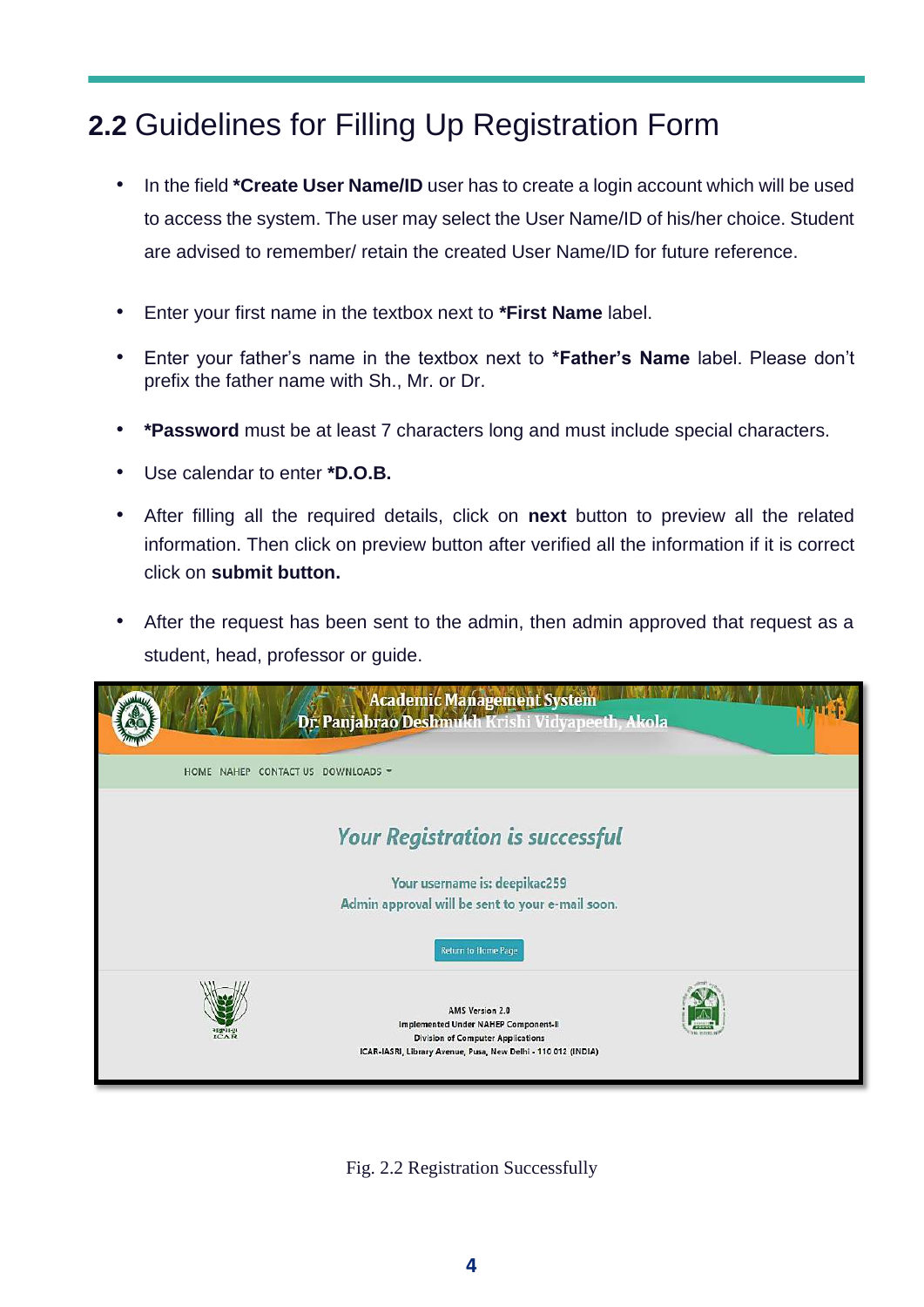#### <span id="page-8-0"></span>**3.** Access Home Page of AMS

- Enter the AMS URL assigned to your university into the web browser.
- Home Page of AMS of your university will be displayed on the screen.



Fig. 3 Home Page of the Academic Management System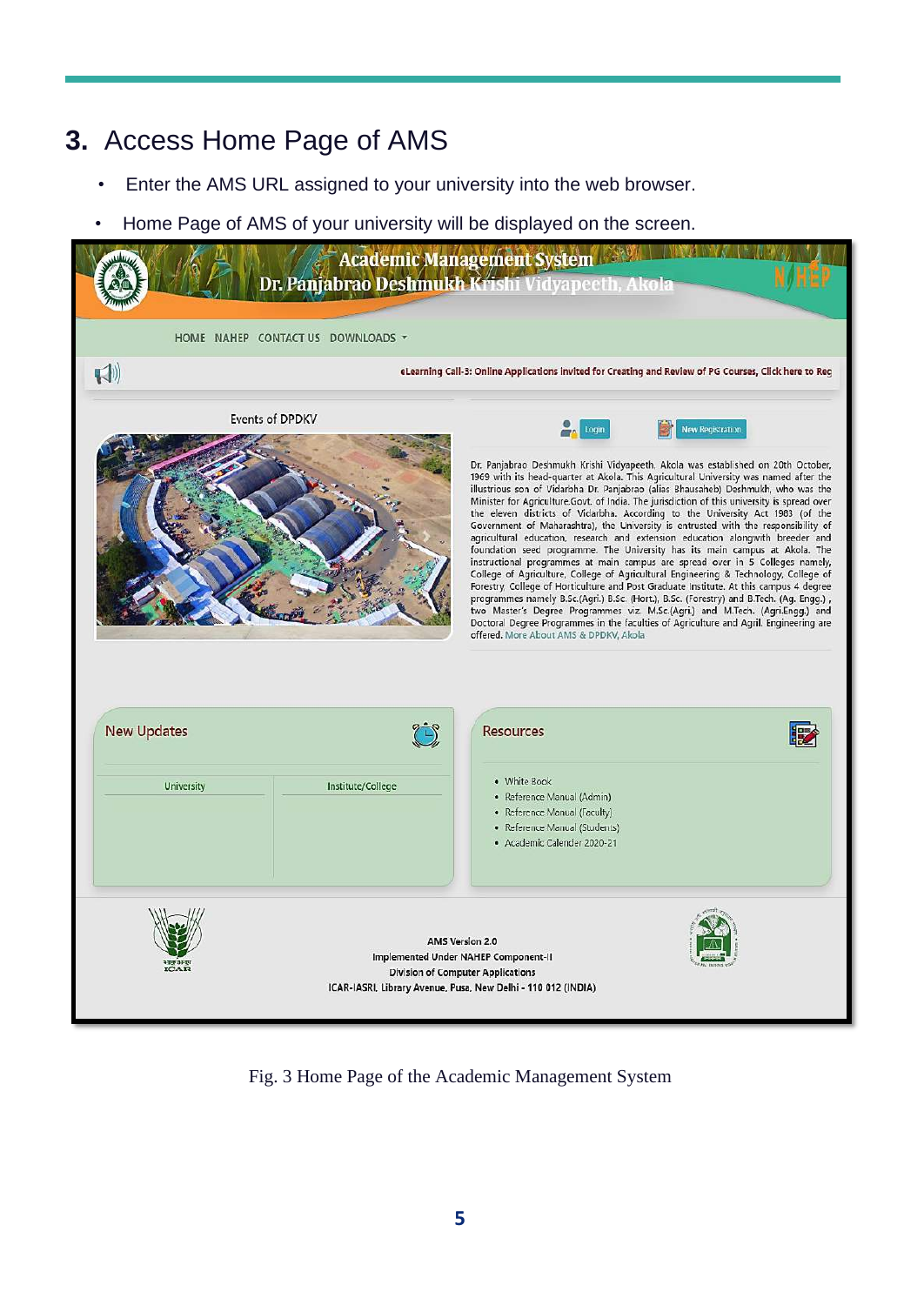#### <span id="page-9-0"></span>**4.** Login as Student

After administrator approval student will received an email in which user id and password is mention. By using them student can easily access their profile.

- Student open the URL into the Web browser.
- Enter the University URL.
- On home page click on login button then enter userid and password then click on **login button**.



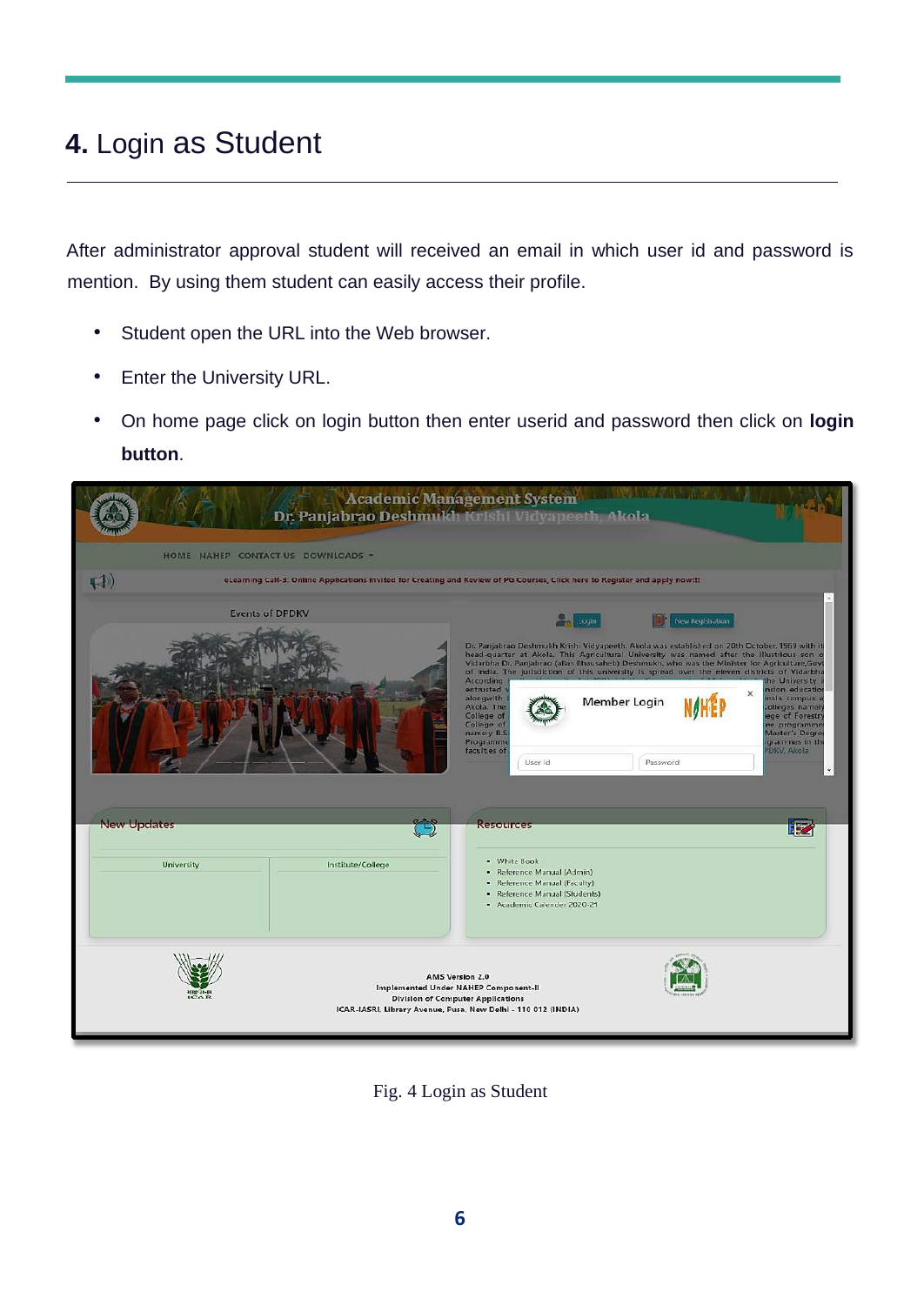#### <span id="page-10-0"></span>**4.1** Student Qualification Editing/Updating

Student have the rights to change his/her Profile information.

- To enter qualification information, click on **Personal menu.**
- Click on qualification menu and then fill all the information related to the fields.
- After complete all the information click on **submit button** to save all the correct information related to student.

|                              | <b>Academic Management System</b><br>Dr. Panjabrao Deshmukh Krishi Vidyapeeth, Akola | Logged in as:<br>MS. DEEPIKA (Student)<br>Logout |
|------------------------------|--------------------------------------------------------------------------------------|--------------------------------------------------|
| Menu                         |                                                                                      |                                                  |
| 록<br>Quick Access            | Show Qualification Grid                                                              |                                                  |
| l.<br>Personal               |                                                                                      |                                                  |
|                              | Degree<br>--- Please Make a Selection- V                                             |                                                  |
| â<br>Financial               | Specialization                                                                       |                                                  |
| B<br>Course                  | Roll No.                                                                             |                                                  |
| 2.<br>Grades                 | <b>Marks Category</b><br>--- Please Make a Selection-                                |                                                  |
|                              | <b>Marks Obtained</b>                                                                |                                                  |
| $^\ast$<br>Course Time Table | <b>Total Marks</b>                                                                   |                                                  |
| Related Links                | <b>Year of Passing</b><br>2006                                                       | $\checkmark$                                     |
|                              | Subject                                                                              |                                                  |
| Legout                       | <b>University Category</b><br>--- Please Make a Selection-                           |                                                  |
|                              | <b>University Name</b><br>--- Please Make a Selection- v                             |                                                  |
|                              | <b>University Name</b><br>(If Selected Others)                                       |                                                  |
|                              | Choose File   No file chosen<br><b>Attach Transcript</b>                             |                                                  |
|                              | Submit                                                                               |                                                  |

Fig. 4.1 Student Profile Editing/Updating

## <span id="page-10-1"></span>**4.2** Student Update/Edit Basic Profile

Student can update their profile by this menu option

- Click on **personal menu** in the navigation bar.
- Click on **edit basic profile**.
- In this edit basic profile. There are three options are providing to the student member.
- **Update Profile, Change Password, Verified Email id.**
- **Update Profile** is provided to update student profile information.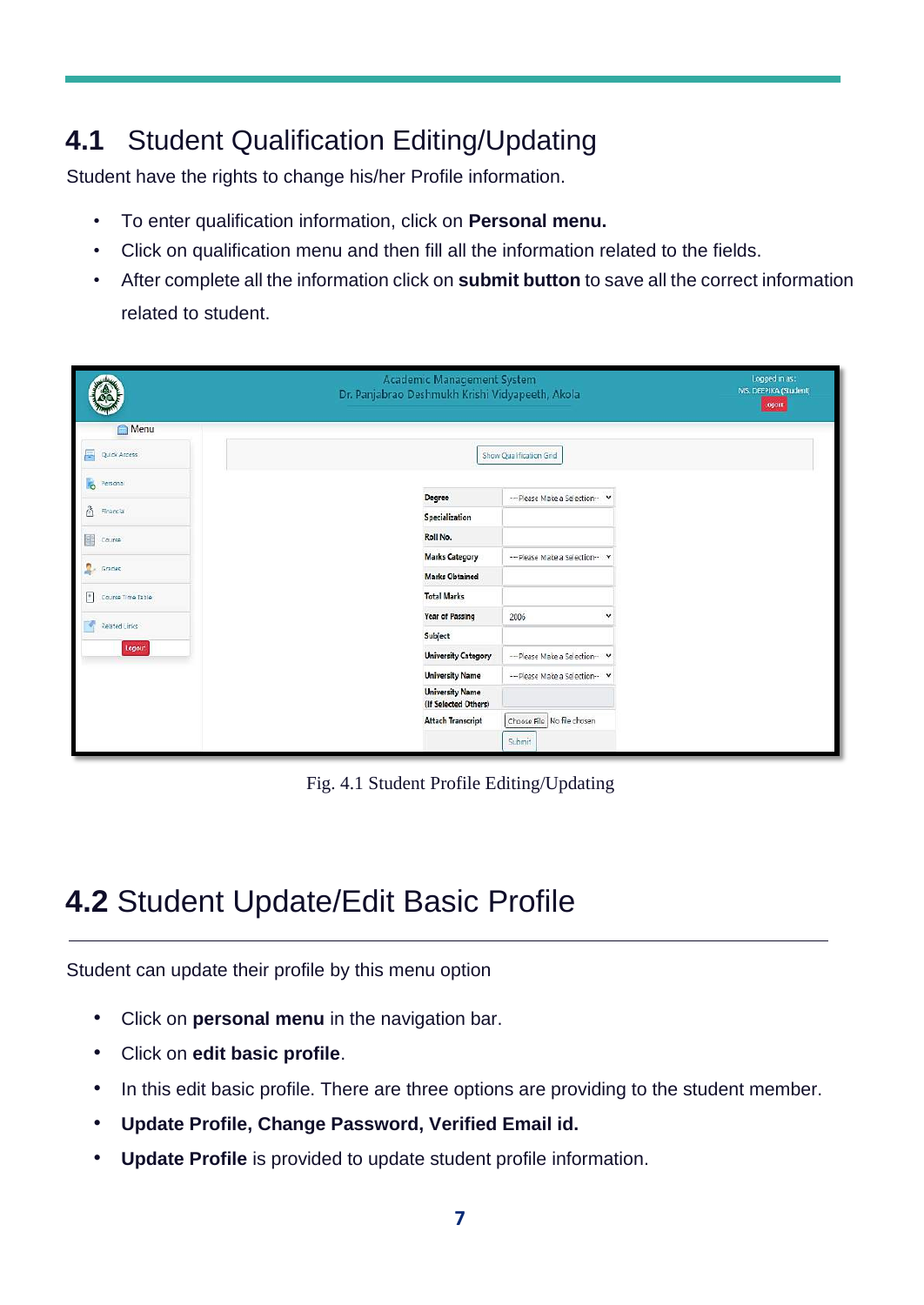- **Change Password** is provided to change password.
- **Verified Email id** is provided to verified email id of the student member.

|                        | Academic Management System<br>Dr. Panjabrao Deshmukh Krishi Vidyapeeth, Akola |                                                      | Logged in as:<br>MS. DEEPIKA (Student)<br>Logout |
|------------------------|-------------------------------------------------------------------------------|------------------------------------------------------|--------------------------------------------------|
| $\triangle$ Menu       |                                                                               |                                                      | $\Delta$                                         |
| <b>Quot Access</b>     | <b>UPDATE DETAILS</b>                                                         | X                                                    |                                                  |
| <b>J</b> Personal      | User Type                                                                     | Username                                             |                                                  |
| <b>A</b> Financial     | st                                                                            | Deepikac259                                          |                                                  |
| E Course               | First Name<br>Title<br>Deepika<br>$\mathsf{Ms}_i$<br>v                        | Middle Name<br>Last Name<br>Middle Name<br>Last Name |                                                  |
| $\mathbb{I}$ Grades    | <b>Father Name</b>                                                            | <b>Mother Name</b>                                   |                                                  |
| 0<br>Course Time Table | Xyzabc123                                                                     | Abcdefghi                                            |                                                  |
| Reated Cine            | Gender<br>Category                                                            | <b>Physically Challenged?</b>                        |                                                  |
| $\log_{10}$            | Female<br>GEN - General<br>٧                                                  | ${\sf No}$<br>Y<br>٧                                 |                                                  |
|                        | <b>Date of Birth</b>                                                          | <b>Blood Group</b>                                   |                                                  |
|                        | Ö<br>$01 - 01 - 2006$                                                         | 0+<br>٧                                              |                                                  |
|                        |                                                                               |                                                      | $\pmb{\mathrm{v}}$                               |
|                        | <b>Update Profile</b>                                                         | Verify Email Id<br>Change Password                   |                                                  |

Fig. 4.2(a) Student Update/Edit Basic Profile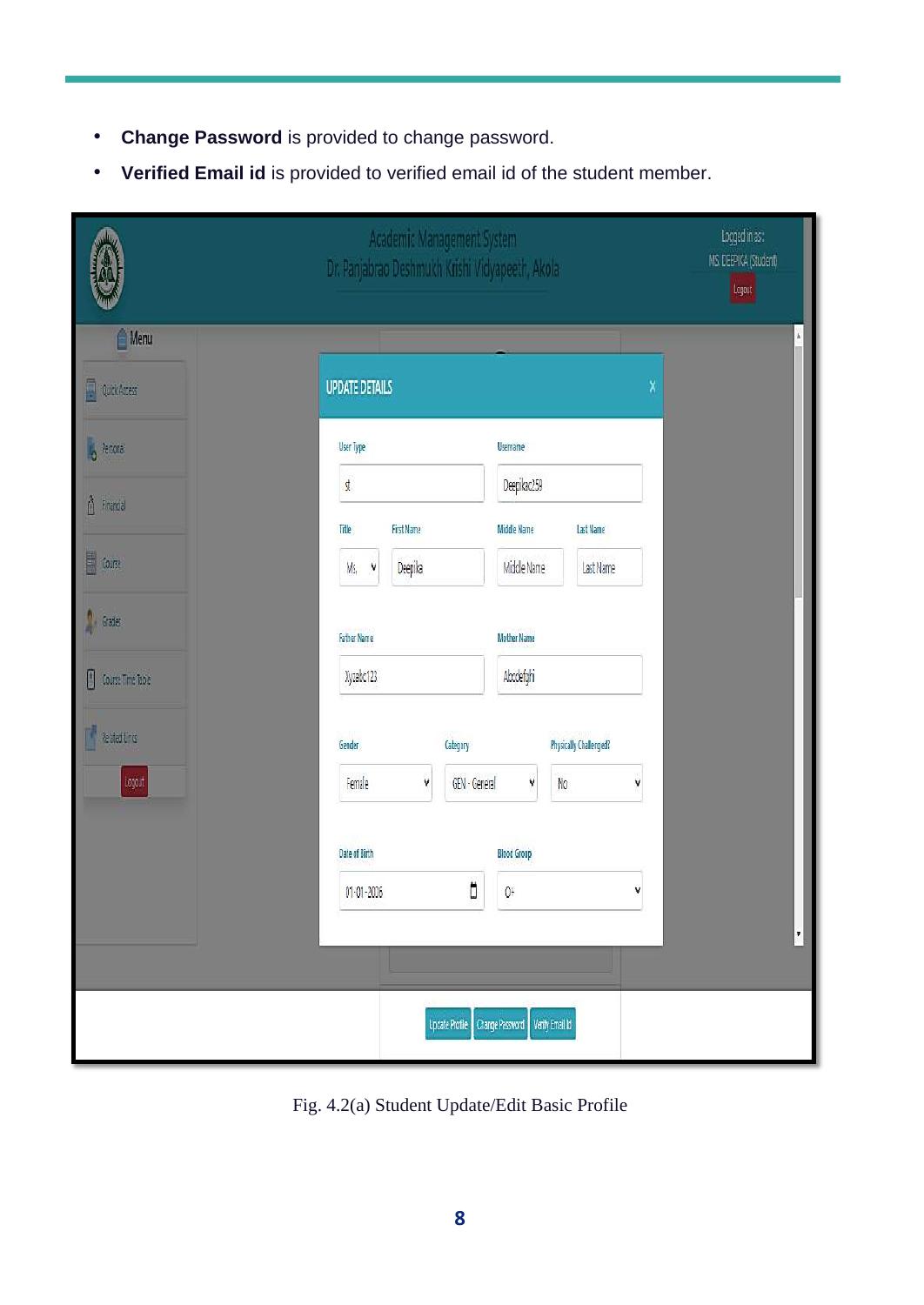- To change password, click on change password.
- Enter current password then only enter new and confirm password.

|                        | Academic Management System<br>Dr. Panjabrao Deshmukh Krishi Vidyapeeth, Akola | Logged in as :<br>MS. DEEPIKA (Student)<br>Logout |
|------------------------|-------------------------------------------------------------------------------|---------------------------------------------------|
| Menu                   |                                                                               |                                                   |
| <b>Co</b> Quot Arrests | <b>Change Password</b><br>$\pmb{\times}$                                      |                                                   |
| <b>Persons</b>         | <b>Enter Your Current Password</b>                                            |                                                   |
| <sup>2</sup> Francial  | Old Password                                                                  |                                                   |
| E Counc                | New Password<br><b>Confirm Password</b>                                       |                                                   |
| $C = 670$ er           | Confirm New Password<br>New Password                                          |                                                   |
| Course Time Table      |                                                                               |                                                   |
| Reated Links           | Save Password<br><b>Close</b>                                                 |                                                   |
| Logout                 | Degree<br><b>B.Sc.</b><br>B.                                                  |                                                   |
|                        | <b>Enrollment Date</b><br>01/01/2006<br>$\mathbb{R}^n$                        |                                                   |
|                        |                                                                               |                                                   |
|                        | <b>Contact Info</b>                                                           |                                                   |
|                        | <b>Update Profile</b><br>Change Password Verify Email Id                      |                                                   |

Fig. 4.2(b) Student Update/Edit Basic Profile

- To verified email id, enter registered email id and then click on get OTP.
- After that OTP will send to your email id, then user enter that OPT to change their password.

| I                        | Academic Management System<br>Dr. Panjabrao Deshmukh Krishi Vidyapeeth, Akola | Logged mass<br>MS. DEEPIKA (Student)<br>Legan |
|--------------------------|-------------------------------------------------------------------------------|-----------------------------------------------|
| Menu                     |                                                                               |                                               |
| <b>CONSTRUCTS</b>        | <b>Verify Email Id</b><br>$\pmb{\times}$                                      |                                               |
| <b>Personal</b>          | Click on Get OTP<br><b>Enter Email Id</b>                                     |                                               |
| <b>A</b> Francial        | Deepikac259@Gmail.Com<br>Get OTP                                              |                                               |
| <b>Ell</b> Course        |                                                                               |                                               |
| $2 -$ Guita              | Click here to verify Email<br>Close                                           |                                               |
| <b>Course Time Table</b> | <b>AMSCOAB 10001</b><br>Roll No.<br>÷                                         |                                               |
| Rented Links             | AENG<br><b>Discipline</b><br><b>B</b>                                         |                                               |
| Logout                   | $\pm$ B.Sc.<br>Degree                                                         |                                               |
|                          | <b>Enrollment Date</b><br>01/01/2006<br><b>B</b>                              |                                               |
|                          | Contact Info                                                                  |                                               |
|                          |                                                                               |                                               |
|                          | <b>Update Profile</b><br>Change Password Verify Email Id                      |                                               |

Fig. 4.2(c) Student Verify Email id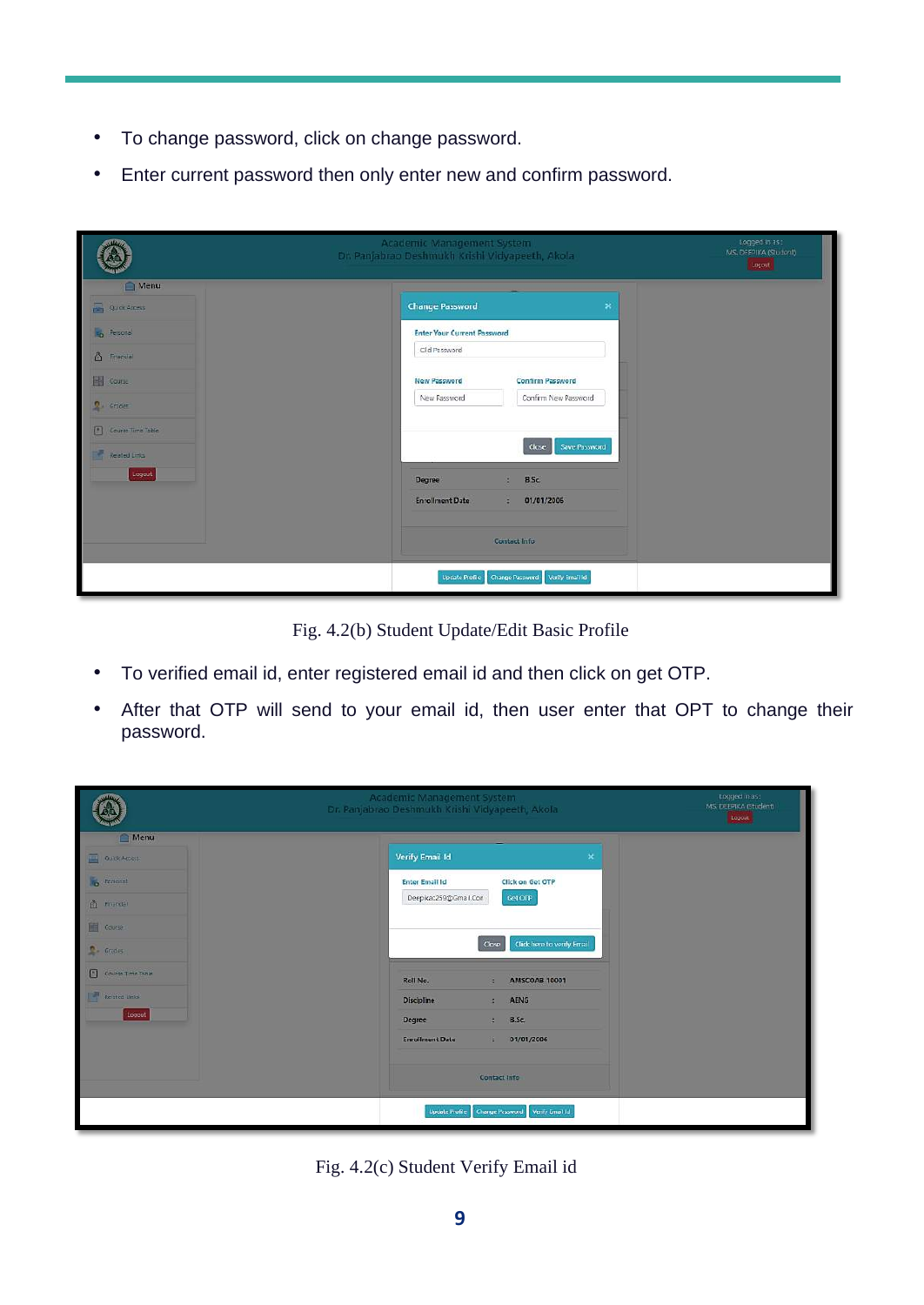# <span id="page-13-0"></span>**5.** Fee Payment Module to the Student

The students can pay semester fee and other type of fee such as re-totaling, supplementary, due hostel charges in offline mode. The fee submission details will be submitted offline in by Clicking on **Financial menu option and then click on Fees**. Menu tab.

|                                                           |           | <b>Academic Management System</b><br>Dr. Panjabrao Deshmukh Krishi Vidyapeeth, Akola |                                                           |                  |             | Logged in as:<br>MS. DEEPIKA (Student)<br>Logout |
|-----------------------------------------------------------|-----------|--------------------------------------------------------------------------------------|-----------------------------------------------------------|------------------|-------------|--------------------------------------------------|
| Menu                                                      |           |                                                                                      | Fees Information of Ms. DEEPIKA<br>Roll No: AMSCOAB-10001 |                  |             |                                                  |
| Ē<br>Quick Access                                         |           | <b>Student Semester</b>                                                              | Select                                                    |                  | ٧           |                                                  |
| $\overline{\phantom{a}}$<br>Personal                      |           | Academic Year                                                                        | Select                                                    |                  | ٧           |                                                  |
| Â<br>Financial<br>E<br>Course                             |           | Fee Rs.                                                                              |                                                           |                  |             |                                                  |
| ĝ.<br>Grades                                              |           | Fee Date                                                                             | ٧<br>Day                                                  | Month v<br>Year  | v           |                                                  |
| $\overset{\scriptscriptstyle{0}}{=}$<br>Course Time Table |           | <b>Bank Reciept No.</b>                                                              |                                                           |                  |             |                                                  |
| Related Links                                             |           |                                                                                      | Reset<br>Submit                                           |                  |             |                                                  |
| $\begin{array}{c} \texttt{Logout} \end{array}$            |           |                                                                                      | <b>Student Fees Report</b>                                |                  |             |                                                  |
|                                                           | Sr.<br>No | Semester-Academic<br>Year                                                            | <b>Fees Amount</b>                                        | <b>Fees Date</b> | Reciept No. |                                                  |
|                                                           |           | $1 - 2019 - 20$                                                                      | 5024.0000                                                 | 11/6/2019        | 1024114     |                                                  |
|                                                           |           |                                                                                      |                                                           |                  |             |                                                  |

Fig. 5 Fee Payment Module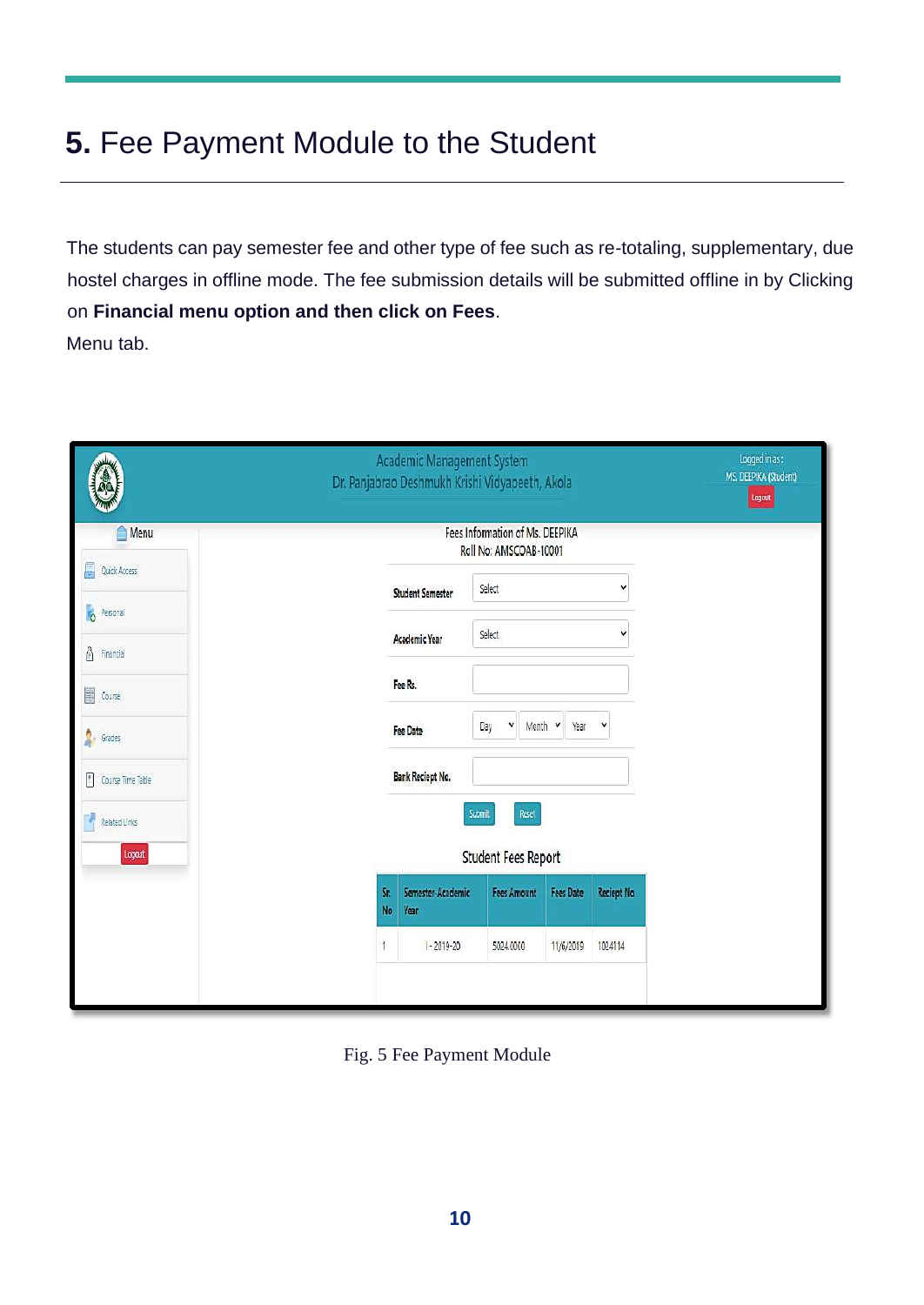### <span id="page-14-0"></span>**6.** Plan of Post Graduate Work (PPW)

A student Plan of Post Graduate Work (PPW) contains various options for selection of minor discipline, major and minor courses, details of advisory committee, thesis problem and submission of PPW. The PPW submitted by a student needs to be approved in a sequence by his/her Advisory Committee Members, Guide, Professor & Head, Dealing Assistant, AAO, Academic In-charge and Dean of the discipline.

#### <span id="page-14-1"></span>6.1 Choosing Minor Discipline

Student can choose his/her major/minor discipline by clicking on **PPW** and then click on **Minor Discipline.** 

- As per requirement select first, second, third and fourth minor disciplines from the respective options **'First Minor Discipline', 'Second Minor Discipline', 'Third Minor Discipline'** and **'Fourth Minor Discipline'** dropdown menu.
- Select Supporting courses (if applicable) from **Supporting Courses** 'dropdown menu as per need. Select Audit courses (if applicable) from **Audit Courses** dropdown menu as per need.
- Select Compulsory courses (if applicable) from **compulsory Courses** dropdown menu as per need.
- After selecting relevant information click on **'Submit'** button.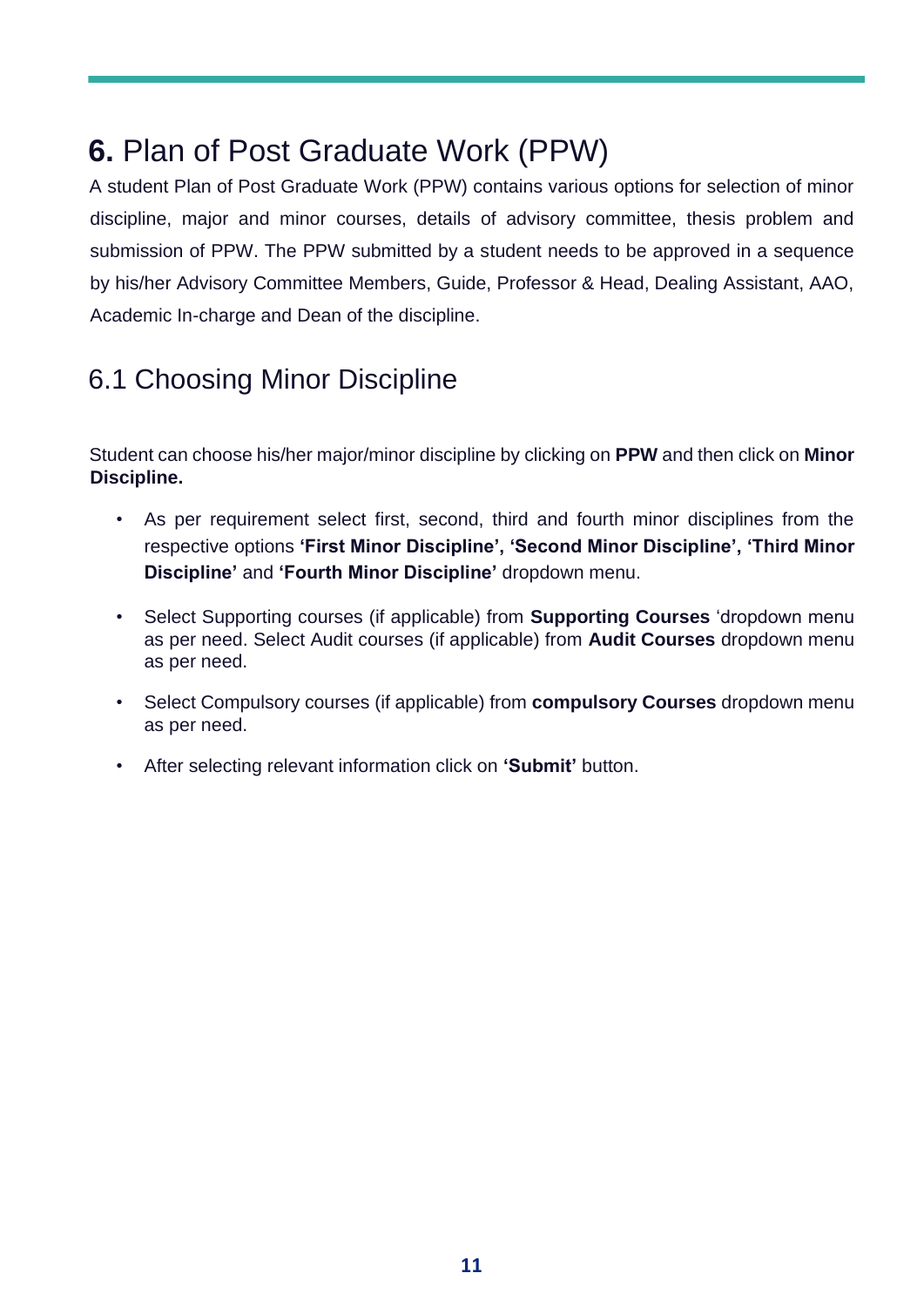

Fig. 6.1 Choosing MinorDiscipline

#### <span id="page-15-0"></span>6.2 Selecting Course

Student can choose/allocate his/her courses offered by the division/guide, by clicking on PPW and then click on Courses**.**

• Select academic year and semester from **'Academic Year'** and **'Semester'** Dropdown. and click on add semester.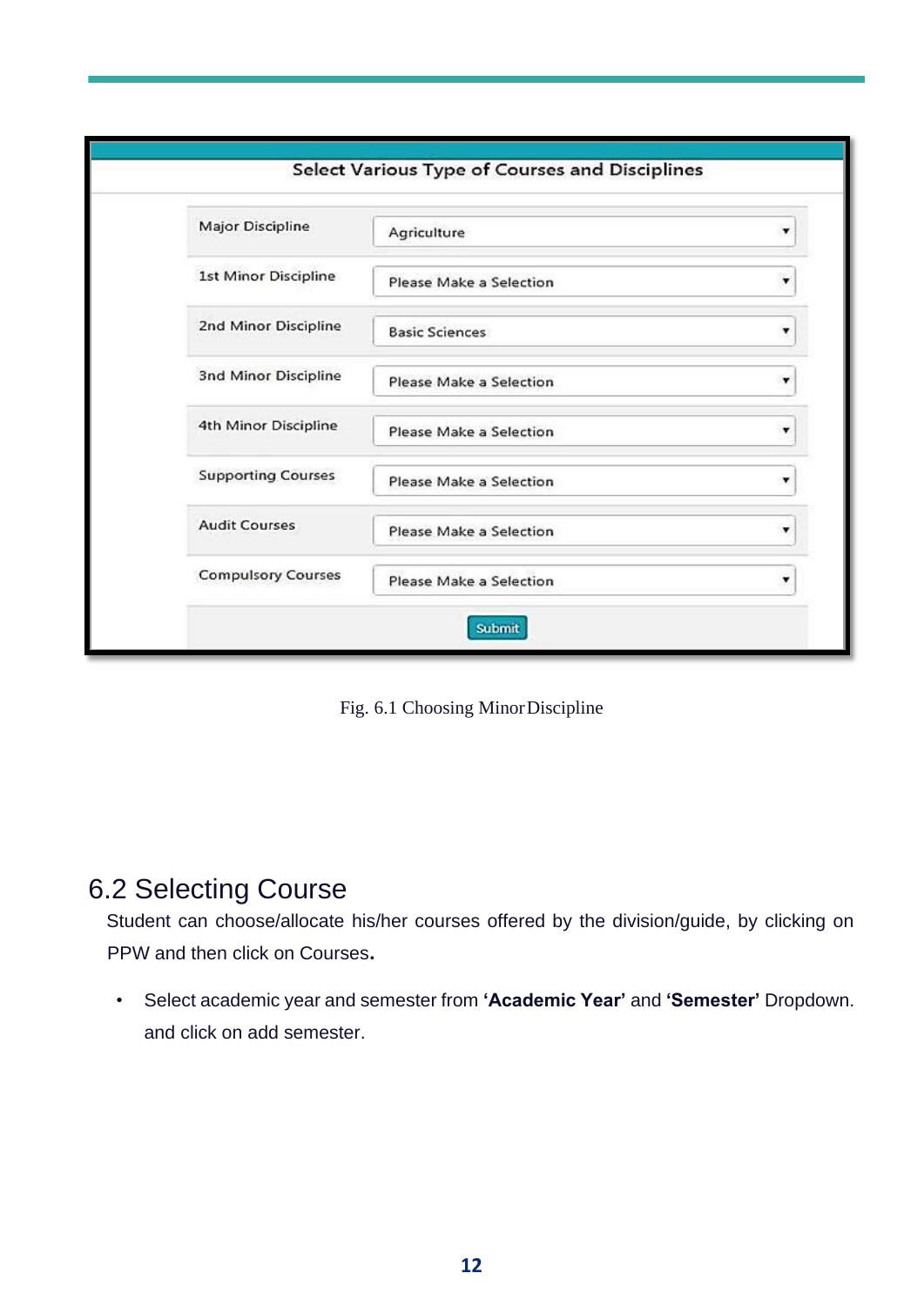

Fig. 6.2 Selecting Course

• After adding a semester, we can add new courses offered for that semester and academic year.

#### **6.3** Constitution of Advisory Committee

After constitution of advisory committee, the student is supposed to enter details of his/her advisory committee members by clicking on **PPW** and then click on **Advisory Committee.** 

- Next screen contains a links **'Choose Major Member' 'Choose Minor1 Member' 'Choose Other Member'** etc. for selecting members from major, minor and other disciplines.
- To select a member from major discipline, click on **'Choose Major Member'.**
- This will show next window containing **'Faculty Members' and 'Advisory Committee Members'** list boxes.
- Select a faculty member name from **'Faculty Members'** list box and move it to **'Advisory Committee Members'** list box by **right move >> button**.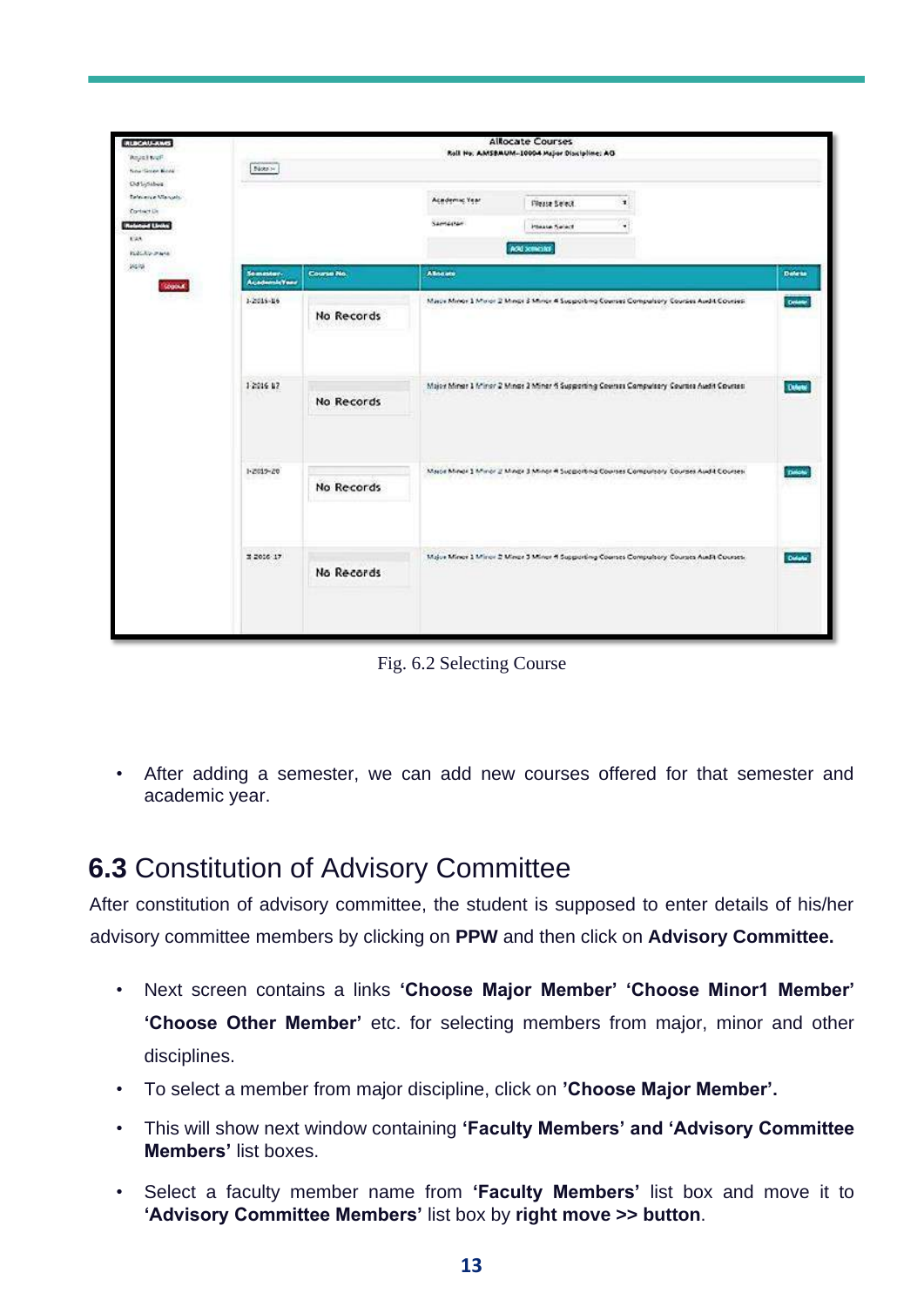- A faculty member name in **'Advisory Committee Members'** list box may be moved back to
- **'Faculty Members'** list box by **left move << button**.
- Click on **'Save Changes'** button.
- The selected major faculty member will appear in a row below **'Choose Major Member'**
- In similar manner, members from remaining discipline may be selected.

|                               |    |                                                                                   | Proposal for Constitution/Re-constitution of Advisory Committee                                         |                        |
|-------------------------------|----|-----------------------------------------------------------------------------------|---------------------------------------------------------------------------------------------------------|------------------------|
|                               | 1. | Name of Student                                                                   | vibhor tyagi                                                                                            |                        |
|                               | 2. | ID No.& year of Admisssion                                                        | AMSBAUM-10004 (2019)                                                                                    |                        |
|                               | з. | Degree Programme and Subject                                                      | M.Tech. (AG)                                                                                            |                        |
|                               | 4. | College                                                                           | BIRSA AGRICULTURAL UNIVERSITY                                                                           |                        |
|                               |    |                                                                                   | <b>Advisory Committee</b>                                                                               |                        |
| <b>Name &amp; Designation</b> |    |                                                                                   |                                                                                                         | <b>Approved Member</b> |
| Chairman                      |    |                                                                                   |                                                                                                         |                        |
|                               |    |                                                                                   | AG(Co-Chairman) Choose Co-Chairman Member Choose From Other Discipline Choose From Other College        |                        |
|                               |    | AG(Core)Choose Core Member Choose From Other Discipline Choose From Other College |                                                                                                         |                        |
| (Supporting/Minor 1)          |    |                                                                                   |                                                                                                         |                        |
|                               |    |                                                                                   | BS(Supporting/Minor 2)Choose Supporting 2 Member Choose From Other Discipline Choose From Other College |                        |
| (Supporting/Minor 3)          |    |                                                                                   |                                                                                                         |                        |
| (Supporting/Minor 4)          |    |                                                                                   |                                                                                                         |                        |
| (Supporting/Minor 5)          |    |                                                                                   |                                                                                                         |                        |
| (Optional)                    |    |                                                                                   |                                                                                                         |                        |
| (Other)                       |    |                                                                                   |                                                                                                         |                        |
|                               |    |                                                                                   |                                                                                                         |                        |
|                               |    |                                                                                   | Submit                                                                                                  |                        |

Fig. 6.3(a) links for Selecting Advisory Committee Members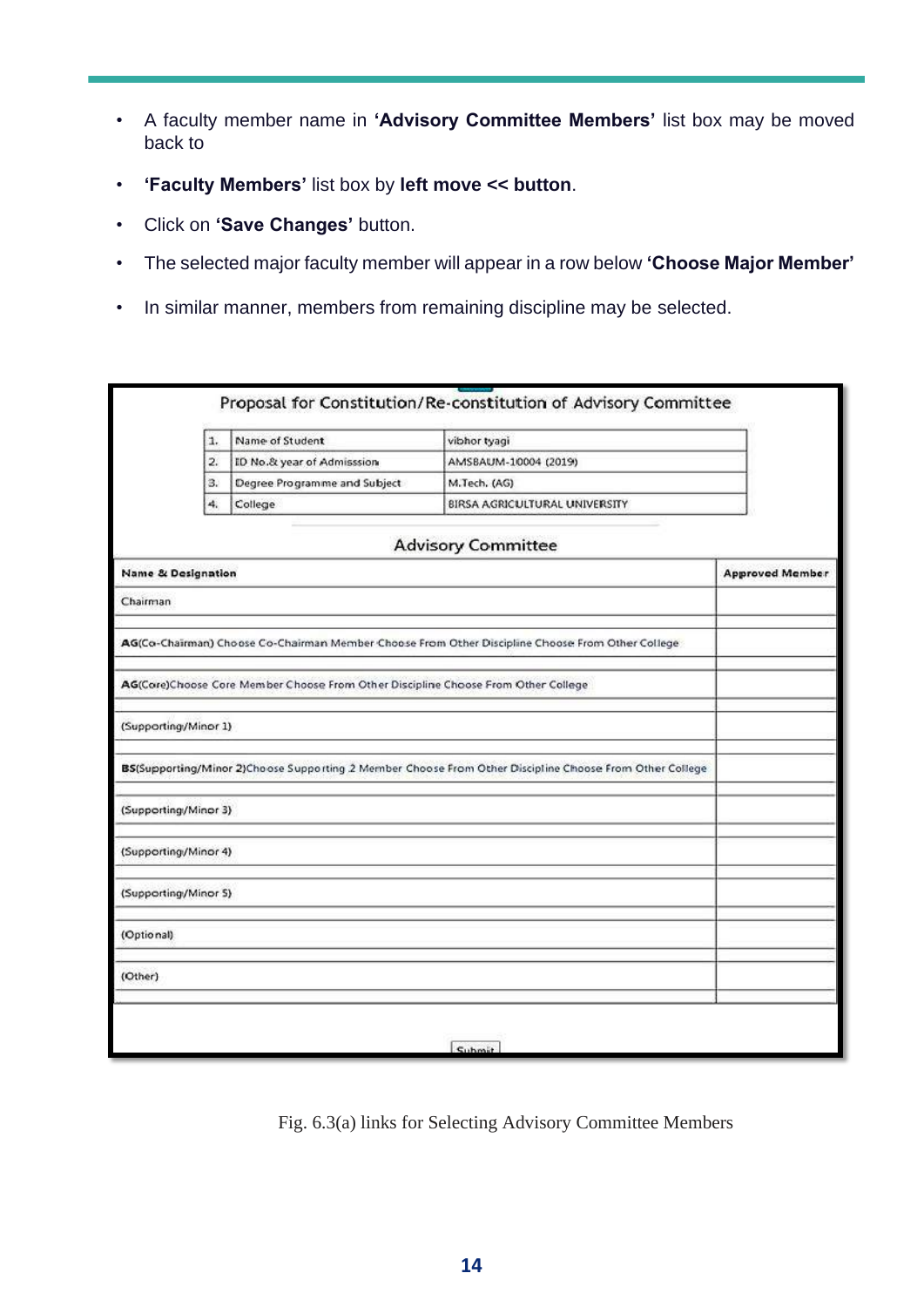|                                          | <b>Advisory Committee</b> |
|------------------------------------------|---------------------------|
| Roll No:                                 | AMSBAUM-10004             |
| <b>MEMBER</b>                            | SELECTED MEMBER           |
| DEANKUMAR<br>GUIDEKUMAR<br>MANISHCHAUHAN | $\,$                      |
| SHYAMXQ                                  | k                         |
|                                          | <b>Save Changes</b>       |
|                                          | Back                      |

Fig. 6.3(b) Advisory Committee M embers

### 6.4 Submitting thesis abstract

Students are expected to submit his/her thesis abstract as a Plan of Post Graduate Work. To submit thesis abstract click on **PPW then click on Thesis Problem.** Kindly insure that there is no blank space in the file name to be uploaded. Click **'Submit'** button to upload the thesis abstract file and other information in the system.